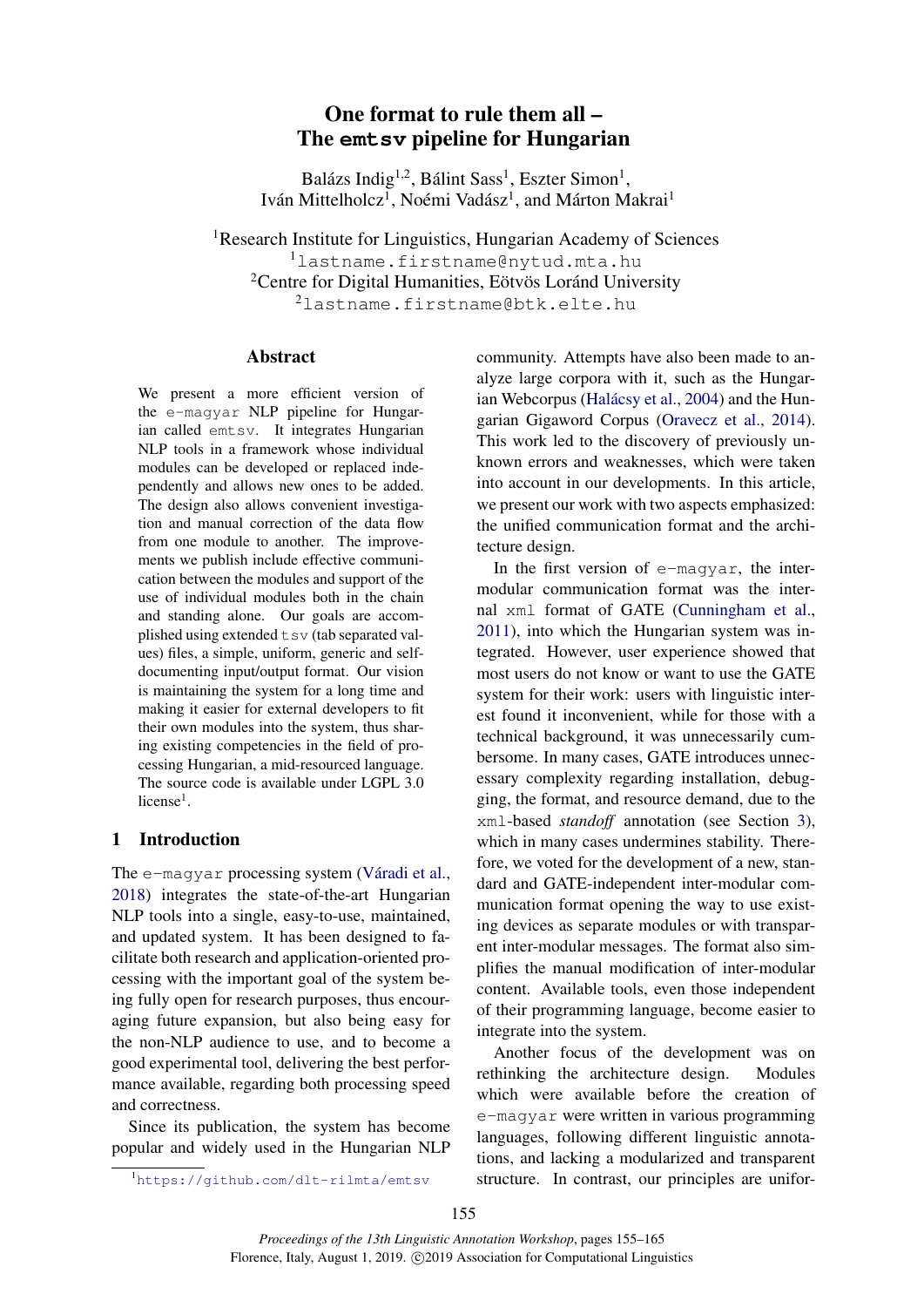mity, interoperability, comparability, and the interchangeability of individual modules (e.g. when a new candidate performs better).

In this article, we show how we converted the tools of the previous e-magyar version following the UNIX toolbox philosophy: "each does one thing and each does it very well". Restructured modules are supposed to be able to both operate independently of each other or interacting, as needed. Also sections of the pipeline can be run, i.e. users can enter or exit at any point and can modify the data manually, as long as they adhere to format requirements, which are natural and programming language agnostic by design from the beginning.

Design properties of other processing chains were kept in mind during the development of emtsv for the sake of comparability. Other systems mostly take strictly a single natural language as their starting point, but then they are extended to be multilingual or even intended to be universal afterwards. Some of them go with changed needs, which now favor scalable cloud-based technologies – dubbed *microservices* – that do not require end user installation: the chain is provided as a service, sometimes without source code.

In parallel with the development, the potential use of emtsv was also contemplated. For instance, emtsv could be profitable for preannotating tasks in corpus building. Thanks to the high performance of the modules, preanalyzing the text could shorten and ease the otherwise expensive and protracted human annotation. Furthermore, the modular architecture of the toolchain allows us to exit at a certain point of the analysis, carry out some manual correction in the data, and then enter the chain again putting the data back to emtsv. Let us take an imaginable workflow as an illustrative example. Firstly, the output of tokenization and tagging is corrected manually for a revised, finer input for the dependency parser, the second step of the workflow. Therefore, the effect of occurrent errors from the tokenizer or the part of speech (POS) tagger could be eliminated. It is worth to mention, that since the dependency parser allocates ID numbers to each token, modifications in tokenization (inserting, deleting, splitting, or joining tokens) do not cause complications in token numbering. At the end of the workflow, the output of the dependency parser is converted into the CoNLL-U for-

mat<sup>[2](#page-1-0)</sup>, which is edible for widely-used annotation and visualization tools, e.g. allowing to carry out further corrections in the dependency graph in a drag-and-drop manner.

In Section [2,](#page-1-1) we present the currently available language processing systems similar to emt sv for the sake of comparison. Section [3](#page-2-0) describes our extended  $tsv$  format, Section [4](#page-3-0) gives an overview of the architecture, while Section [5](#page-4-0) presents the individual modules. Section [6](#page-7-0) summarizes the paper and Section [7](#page-7-1) presents future work.

# <span id="page-1-1"></span>2 Related Work

As an NLP pipeline primarily for Hungarian, emtsv can be compared to Magyarlánc [\(Zsib](#page-10-1)[rita et al.,](#page-10-1) [2013\)](#page-10-1), currently in version 3.0, and the hun  $\star$  toolchain<sup>[3](#page-1-2)</sup>. Though there are overlaps between the modules of the compared chains, here we focus on the structure of the chain as a whole, which is, to some extent, independent of the individual modules.

Magyarlánc provides a Java-based, tightly coupled chain, using the latest international stateof-the-art modules. It is suitable for annotating a large amount of Hungarian text with detailed and proper linguistic analysis, but the modification of the system (e.g. adding possible new modules or replacing existing ones) is cumbersome.

The most relevant modules of the hun $*$ toolchain are the  $H$ unToken<sup>[4](#page-1-3)</sup> sentence and word tokenizer (written in Flex and Shell), the HunMorph morphological analyzer [\(Trón et al.,](#page-9-2) [2005\)](#page-9-2) (w. in OCaml), the HunPOS POS tagger [\(Halácsy et al.,](#page-9-3) [2006\)](#page-9-3) (w. in OCaml), the HunNER named entity recognizer [\(Varga and Simon,](#page-9-4) [2007\)](#page-9-4) (w. in Python), and the HunTag sequential tagger [\(Recski and Varga,](#page-9-5) [2009\)](#page-9-5) (w. in Python). The hun\* chain and emtsv share several properties: the loosely coupled architecture, the tsv format, the heterogenity of programming languages applied for the development of the modules, and the open source availability. However, hun $*$  only works with Latin-2 character encoding and its direct development has discontinued.

There are several examples of systems similar to Magyarlánc on the international scene, which usually suffer from similar shortcomings

<span id="page-1-0"></span><sup>2</sup>[http://universaldependencies.org/](http://universaldependencies.org/format) [format](http://universaldependencies.org/format)

<span id="page-1-2"></span><sup>3</sup>[https://hlt.bme.hu/en/resources/](https://hlt.bme.hu/en/resources/hun-toolchain) [hun-toolchain](https://hlt.bme.hu/en/resources/hun-toolchain)

<span id="page-1-3"></span><sup>4</sup><https://github.com/zseder/huntoken>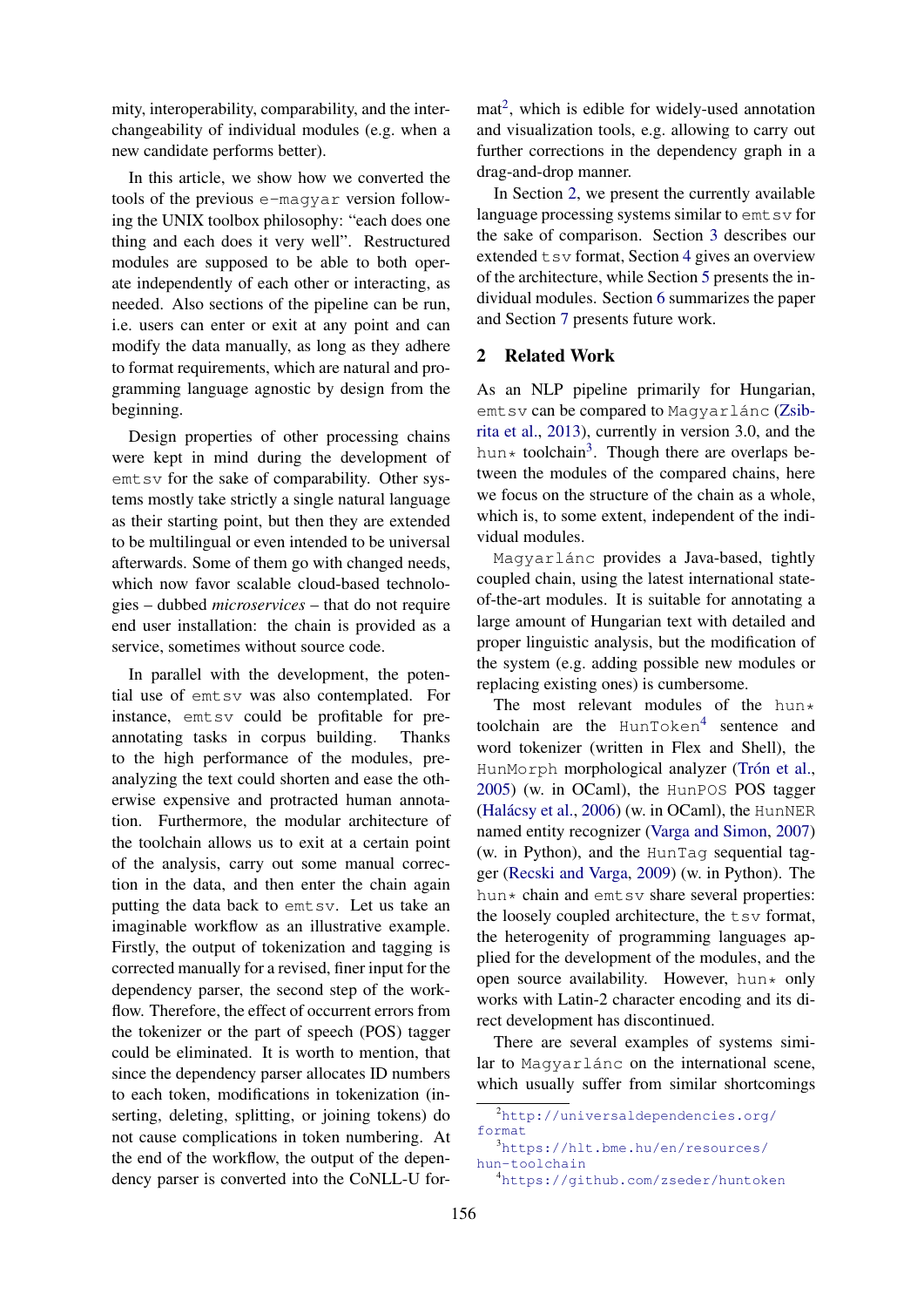mentioned above. At the same time, they have merits like being language independent (or at least supporting many natural languages), fast or able to process large amounts of data. Currently we do not intend to compete with all of these aspects, but focus on producing the best results for Hungarian the most efficiently, and creating a format that is close to standards and easy to convert to other ones. We want to give full control to the user by creating a loosely coupled system. The point here is to involve the community in the development: for transparent operation, systems not only need to be open-source but also need to be accepted and maintained by the NLP community, which is more difficult to achieve.

In the remainder of this section, we highlight a few existing language-independent analyzers to present some of their disadvantageous properties which tend to be common with the tools not included.

UDPipe [\(Straka and Straková,](#page-9-6) [2017\)](#page-9-6) was written in C++ roughly at the same time as e-magyar with the goal of analyzing general texts. Training data follows the Universal Dependencies and Morphology  $(UD)^5$  $(UD)^5$  annotation scheme and format. Although it has bindings for many programming languages, and is truly efficient, it does not allow for easy extension and development of the applied pipeline, despite that its source code is free<sup>[6](#page-2-2)</sup>. This is a shortcoming if developers want to introduce their own modules, such as a custom morphological analyzer.

The Python-based spaCy<sup>[7](#page-2-3)</sup> started similarly, originally consisting of closed-end modules, but since version 2.0, it has become more and more open in architecture in order to support more natural languages. Although spaCy and emtsv are similar in their direction of development, their current status is too far to allow comparison: emt sv is more loosely coupled.

Another strategy is followed by  $WebSty<sup>8</sup>$  $WebSty<sup>8</sup>$  $WebSty<sup>8</sup>$  and Weblicht<sup>[9](#page-2-5)</sup>. These pipelines try to integrate existing tools including even language-dependent ones to better support individual languages. Their only criterion is that the tools have to support the UD format. The principle of this approach is scalability in great computer clusters: running in the cloud asynchronously orchestrated by a task scheduler on demand. The entire system is accessible via a web-based API, where tasks can be specified with data files. The source code of the software is not available for running a local instance, and modules cannot be developed by external developers.

In emtsv, we try to eliminate the architectural drawbacks of previous systems described above and, at the same time, reserve their advantageous features.

# <span id="page-2-0"></span>3 Uniform Data Format

The classic structure of e-magyar [\(Sass et al.,](#page-9-7) [2017\)](#page-9-7) heavily relies on the features inherited from the original tools, depending on their input and output formats. In that system, GATE is the layer of architecture that creates a common, unified data format, thus providing interoperability between the individual modules, that are agnostic of each other. This idea is suitable as long as the user wants to work within the GATE ecosystem.

The common format is GATE xml, which is not a standard and easy-to-implement solution, as no DTD or Schema file is available that describes the format. These are dispensable as long as files are produced and processed solely by GATE: the format can be regarded as internal. In a GATE xml file, annotation follows the complete text separately. In a typical scenario of processing this format, one must constantly jump between the two parts of the xml file, so the entire text and annotation should be kept in memory e.g. by building a tree with DOM strategy. This requirement at best slows down the processing of large xml files, whereas it makes impossible to process the data as stream. In addition, the cumbersome deployment of the GATE system in itself greatly increased the complexity of the pipeline for users, developers, and service providers, whether or not they really needed the added functionality provided by GATE.

This motivated us to design an inline (i.e. in the sense that annotation should be locally available at the element which is annotated), streamable, simple, customisable, self-documenting and easy-to-use format that can be easily converted into other formats. We support conversion without data loss to standard formats such as CoNLL-X [\(Buchholz and Marsi,](#page-8-1) [2006\)](#page-8-1), CoNLL-U, or even GATE xml. The newly chosen format specifica-

<span id="page-2-1"></span><sup>5</sup><http://universaldependencies.org>

<span id="page-2-2"></span><sup>6</sup><https://github.com/ufal/udpipe>

<span id="page-2-3"></span><sup>7</sup><https://spacy.io>

<span id="page-2-4"></span><sup>8</sup><http://ws.clarin-pl.eu/websty.shtml>

<span id="page-2-5"></span><sup>9</sup><https://weblicht.sfs.uni-tuebingen.de>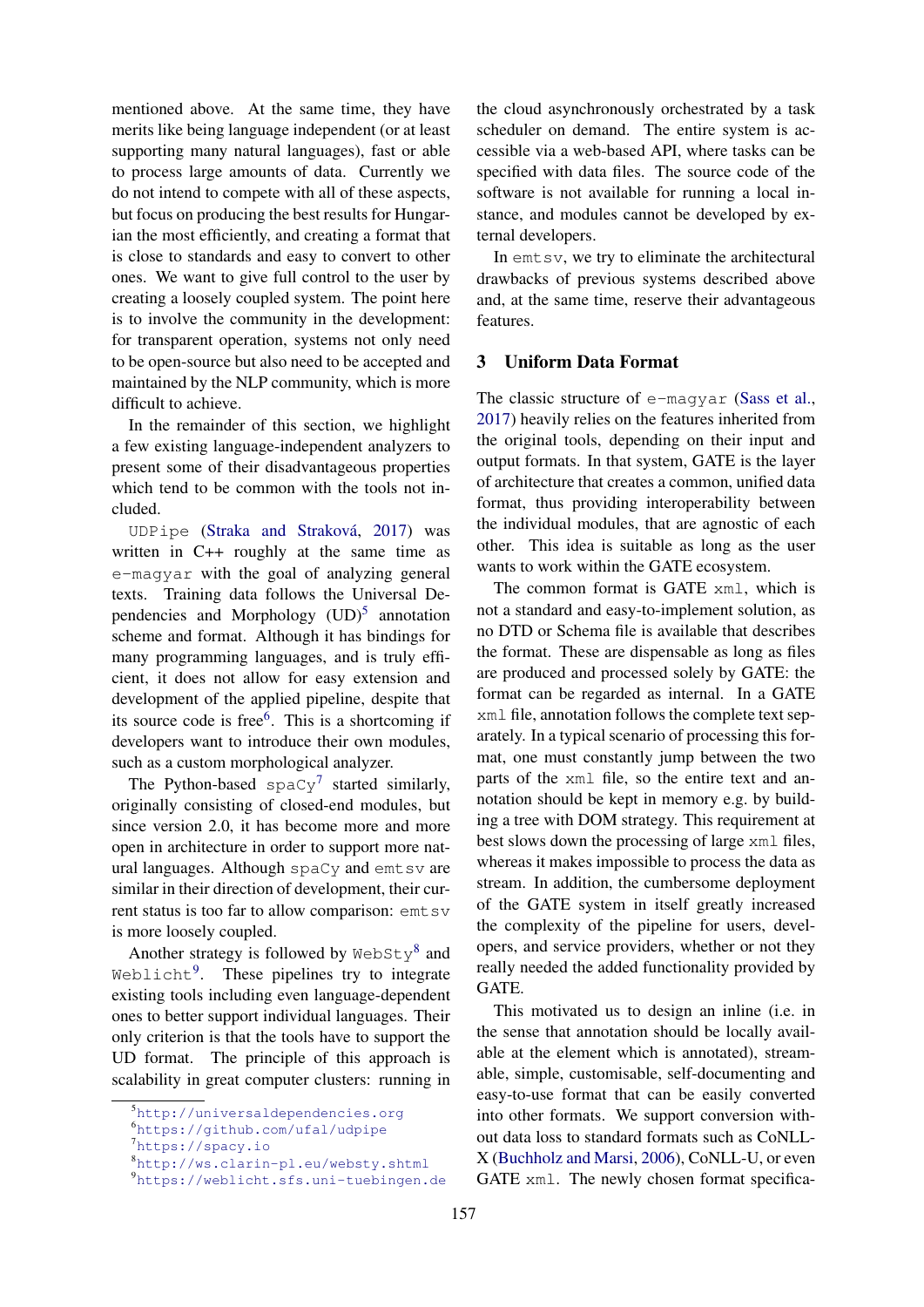<span id="page-3-1"></span>

| form                |      | lemma xpostag              |
|---------------------|------|----------------------------|
| #This is a comment. |      |                            |
| А                   | a    | [/Det Art.Def]             |
|                     |      | kutyák kutya [/N][Pl][Nom] |
| uqatnak             | ugat | [/V][Prs.NDef.3Pl]         |
|                     |      | [Punct]                    |
| А                   | a    | [/Det Art.Def]             |
|                     |      |                            |

Table 1: An illustration of the format, a three-column tsv file with a header (resembling CoNLL-U column names): word forms, lemmas, and explicit morphological analysis. 'The dog-s bark-[3Pl]. The. . . '. Comments may occur only at the beginning of sentences.

tion allows adaptation to needs as they emerge (we will see that this is achieved by the flexible definition of  $tsv$  columns), mainly consisting of recommendations (e.g. free text and JSON are preferred as data), and as few constraints as possible.

We use  $tsv$  files with a header (Table [1\)](#page-3-1), which can even be loaded into spreadsheet editors. Adhering to the classical vertical format, each row specifies a token, and columns (fields, cells) contain annotations for the token. We introduced two additions to the simple  $\pm$  sv following the CoNLL-U format: (i) sentence boundaries are marked with empty lines, and (ii) it is possible to insert comments in the forms of lines starting with a hashmark (#) before each sentence, which will be copied to the output. Although the sentence block comment was possible – switchable, not allowed by default – for optional comparability with the CoNLL-U format, its use is not recommended because of the combination of the free column order and hashmark as control character $10$ . We recognize the legitimacy of the line starting hashmark in CoNLL-U due to (i) the fixed order of columns and (ii) the constraint for for the first column to be a positive integer number (more precisely mark the number of token in the sentence). However, we prefer the locality property in our format which allows to process individual tokens, without needing to know their context – where it is useful – compared to sentence leading comments or fixed column order.

The role of the header is particularly important:

it determines the operation of the whole system. Modules identify the location of their input data required for processing by strictly defined column names in the header (regardless of the order of the columns), and similarly, they place their output in new columns (with strictly defined names), leaving all other columns unchanged. A consequence is that modules are not allowed to change the number and content of input rows. (If users are about to create a module that will change the number of rows in the future, e.g. by splitting a token to more, they have to be very careful about the contents of the fields in the new rows and the integrity of the complete data, especially in the case of sequential tags.)

Newly created columns are simply placed after the existing columns in the current implementation. This can be taken as our recommendation, but not a mandatory restriction, as columns are identified by name. This way the text remains readable for the human eye, and logically related pieces of annotation are stored close to each other. It is an important property that developers can add any number of extra columns: there is space for expansion with additional information on demand. Column naming and content conventions have to be established by agreement between the producing and processing modules. The recommended field content is free text or the standard JSON format $^{11}$  $^{11}$  $^{11}$ , which enables passing bound structures without ad-hoc formats or special characters (like they are used to represent lists of key-value pairs in CoNLL-U). In addition, the JSON format is suitable to represent alternative analyses or ambiguous annotation, e.g. as a (weighted) list of possible tags.

### <span id="page-3-0"></span>4 Architecture

The described  $tsv$  format is simple, easy to manage, supported by several existing tools, and enables users to write additional modules. It was our primary goal to facilitate the easy development and integration of additional modules into the system. Furthermore, besides the traditional command-line interface (CLI) and the formatagnostic Python library interface, we have also created a REST API whose use is independent of programming languages.

<span id="page-3-2"></span><sup>&</sup>lt;sup>10</sup>Hashmark as every character, however rare, will have its occurrences in a large corpus: using it as special will lead to error on the long run. Collision of occurrences as literals and as special characters in the original corpus often results in unexpected errors that take a long time to debug, limits and slows down the operation and later the extensibility of the system.

<span id="page-3-3"></span> $11$ Although the spacing between the structuring elements in JSON can be selected to be tab, it is prohibited in emtsv because of its tab separated layout.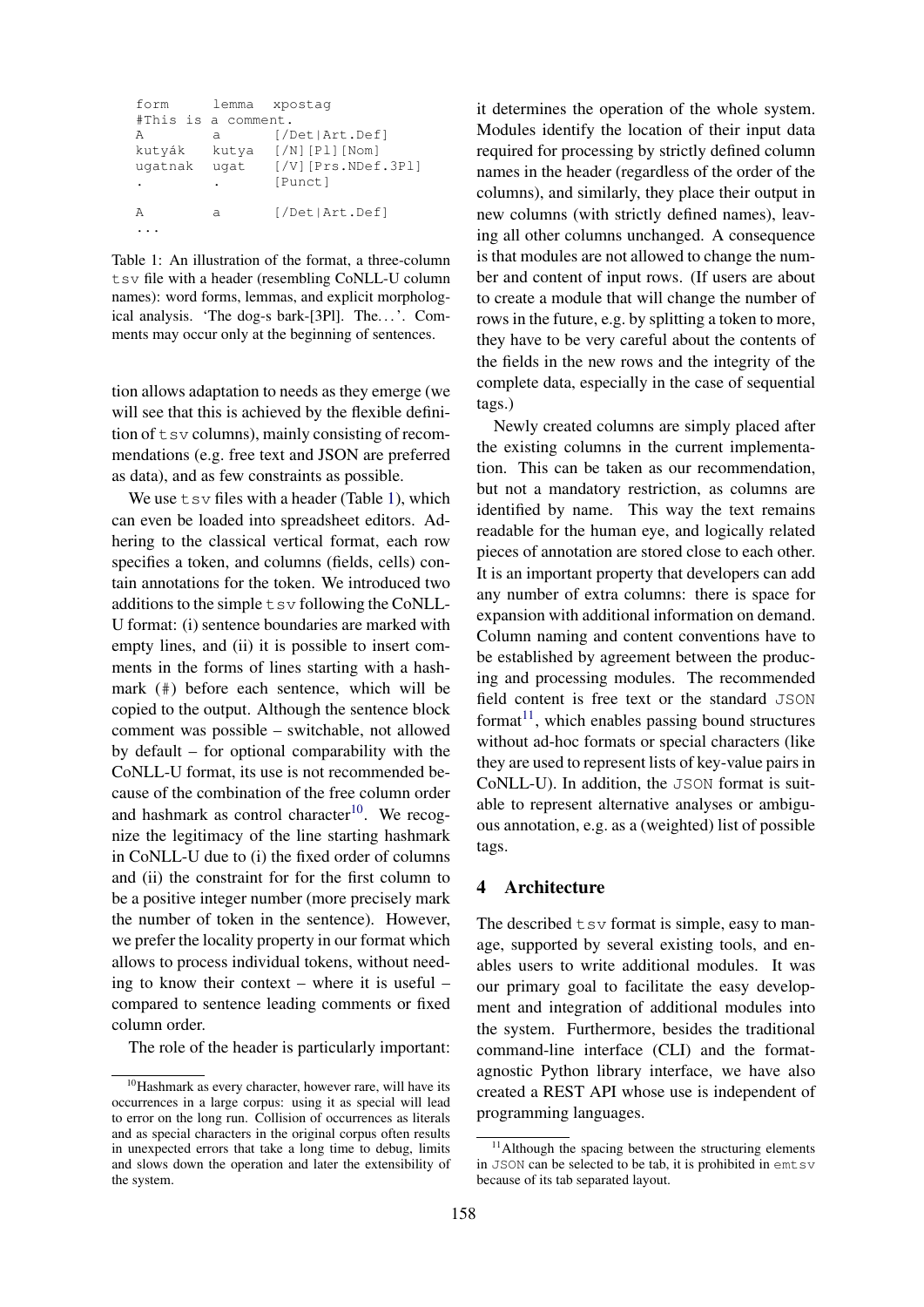With the help of traditional UNIX pipelines, CLI provides a useful tool for advanced users. The CLI can be used even on large texts without knowing the internal operation of the modules. The Python library can be integrated into larger software systems by IT/NLP users. Finally, the REST API opens up the possibility of using the system according to modern cloud-based trends, even for completely non-NLP users and business circles: with its help,  $emtsv$  can be made available as a scalable service in the cloud for a wide range of end-users, without a need for installation on the end-user side.

According to the modern requirements, the emtsv system is also available as a Docker im-age<sup>[12](#page-4-1)</sup>. This image can be used like a 'standalone' executable' with 'batteries included' as it features the CLI interface and the REST API as well. Its advantage over the traditional installation is that the whole system is packed together with all its dependencies pre-configured and can be deployed with a single command. Therefore it is easy to use on any machine running Docker in a form comparable to highly integrated pipelines. The deployed image can instantly be used with HTTP requests from local or remote computers, from the command line or from any software.

Individual modules are combined together by our newly developed xtsv framework, which handles  $tsv$  as a communication format in a general way. This allows both the communication via the format described in Section [3](#page-2-0) (i.e. the choice of the input columns, attaching the output columns, and reserving the rest), the creation of REST APIs, and the dynamic format-check (Section [5\)](#page-4-0) regardless of the specific content of the modules. Extra modules can be added to the system with the following parameters specified in a declarative fashion: the unique name of the module, – that distincts it from alternative instances of the same tool with a different model or parameter setting –, the actual tool that performs the function of the module, the names of the input and output columns, and the specification of models and other parameters when needed as the parameters of the tool. If one wants to use a module with other pre-trained models (e.g. the Named Entity tagger trained on financial reports or on encyclopedic text), alternative instances of the same module can also be created within the xtsv framework. xtsv dy-

namically creates and runs the desired chain as described above. Although the described interfaces (CLI, REST API, Python library) have been implemented in Python to meet the user requirements, the modules can be implemented in other programming languages based on the specification, even in a heterogeneous fashion like in the case of UNIX pipelines.

The description of emtsv so far can be summarized as follows: a loosely coupled architecture, the possibility of adding new modules written in any programming language, the standard tsv format, the three API types (CLI, Python package, REST API, the latter optionally running in the user's cloud), scalability, the openly available source code, and a pipeline adhering to the UNIX philosophy. These enable users being on different levels of programming skills and coming from different backgrounds to combine rulebased and statistical systems, to manually correct the output of any modules then to feed it to any of the next modules, to compare the output of alternative modules as a part of the same pipeline for the same input, to interpret errors, and to retrain the models if needed. This wide spectrum of features exceeds the capabilities of the previously presented tool chains applicable for Hungarian (see Section [2\)](#page-1-1).

The following section describes the role of each of the available modules in the chain, as well as the minimum requirements for new modules, which enable the chain to be expanded with new modules or the modification of existing ones within the framework.

# <span id="page-4-0"></span>5 Modules

Module management means that the fields required by the given module need to be available by the time of running the module. This can be controlled by the header available already at the time of assembling the pipeline, indicating an error early, even in the case of a dynamically defined pipeline. Recall that each module specifies the needed and produced columns. For example, it is known at the time of chain assembly, on the basis of the specified fields, that the POS tagger needs the form and anas (i.e. analyses) columns, or that dependency parsing must be preceded by POS tagging but not by NP chunking, as shown in Figure [1.](#page-5-0)

The organization of modules is based on the

<span id="page-4-1"></span><sup>12</sup><https://hub.docker.com/r/mtaril/emtsv>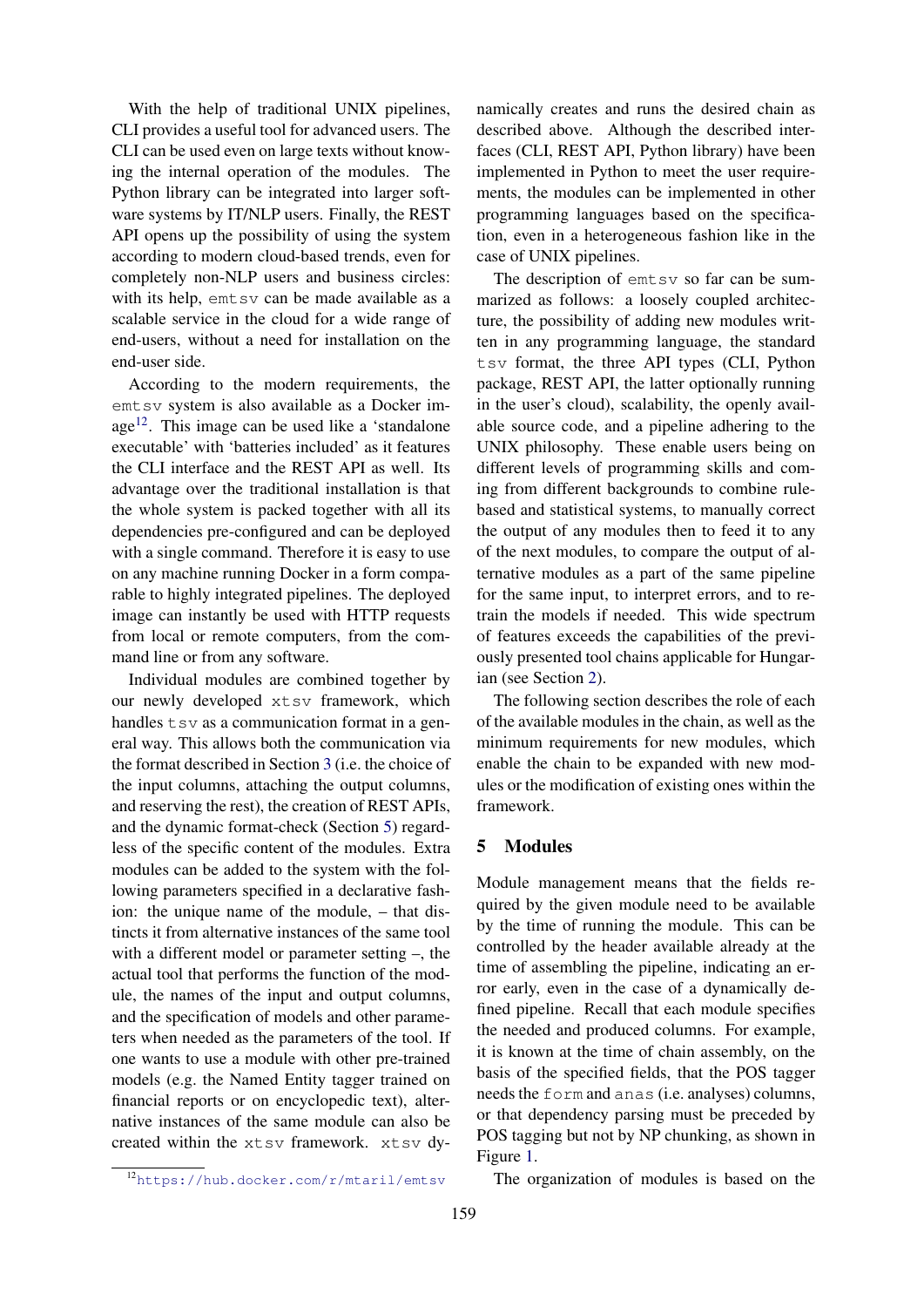<span id="page-5-0"></span>

Figure 1: The current processing chain of emt sv, with input and output fields.

previous version of e-magyar, however we split logically independent functions into separate modules, even if they were built into one module previously. Thus, the tasks of each module can be more clearly specified, which makes their testing and development simpler. For a unified handling of modules in xtsv (see Section [4\)](#page-3-0), modules originally written in Java were wrapped into Python modules. The names of these wrappers have been given the uniform ending  $py$ . In Python wrappers, Java is uniformly called by the Pyjnius package<sup>[13](#page-5-1)</sup>. The Python wrapper communicates with the original Java module through Java-native types, which cuts down the original input and output handling code, so eliminating the differences between the original input and output formats in favor of emt sv. The additional changes made to the individual modules are described in the subsections below. Module names are prefixed with em: e for electronic and m for *magyar* 'Hungarian'.

# 5.1 **emToken**

Although tokenization rules themselves remain unchanged, we revised the tokenizer for the new pipeline significantly. emToken [\(Mittelholcz,](#page-9-8) [2017\)](#page-9-8), the tokenizer in e-magyar, consists of several submodules with different functionalities such as checking illegal characters, sentence segmentation, abbreviation processing, and word tokenization itself. So far, these submodules were compiled into a single monolithic binary file. In the new version, each submodule is compiled into a binary file that can be run separately, reading from standard input and writing to standard output. These submodules are linked together by a Python script. For the new structure, the test system for the emToken was also redesigned. These refactoring steps enabled us an organic integration within the emt sy framework.

Detokenization is currently not supported, but emToken returns the spaces besides the tokens properly, so future work can modify the module to insert original (possibly spacial) spaces in a separate column to make detokenization possible. An alternative would be to record the word offset (the index of the starting character) in a column, from which it can be seen whether consecutive tokens were originally separated by a space or not.

### 5.2 **emMorph** and **emLem**

We fixed some bugs that affect the morphological analyzer emMorph [\(Novák et al.,](#page-9-9) [2016\)](#page-9-9) and its interaction with the lemmatizer emLem. The output of the morphological analysis, i.e. the string representing individual steps of the underlying transducer, is regarded as an internal format, as it is not used directly but is transformed into a more readable form of the morphemic sequence. The post-processing is executed by the emLem module. The original Java implementation of emLem has been replaced by a new Python code<sup>[14](#page-5-2)</sup> to improve simplicity and code transparency. Bugs uncovered during rewriting have been fixed.

The module containing emMorph+emLem has been supplemented with a special REST API, which allows the user to easily access the analyses of individual word forms through the browser, by pasting each word form into a special URL. This demo interface $15$  runs in the cloud, where quick access to emMorph is provided.

The output of the extended emMorph module is a specially formatted JSON file with fields for both human and machine use (see Figure [2\)](#page-6-0). Each

<span id="page-5-3"></span><span id="page-5-2"></span><sup>14</sup>[https://github.com/ppke-nlpg/](https://github.com/ppke-nlpg/emmorphpy) [emmorphpy](https://github.com/ppke-nlpg/emmorphpy)

<span id="page-5-1"></span><sup>13</sup><https://github.com/kivy/pyjnius> <sup>15</sup><https://emmorph.herokuapp.com/>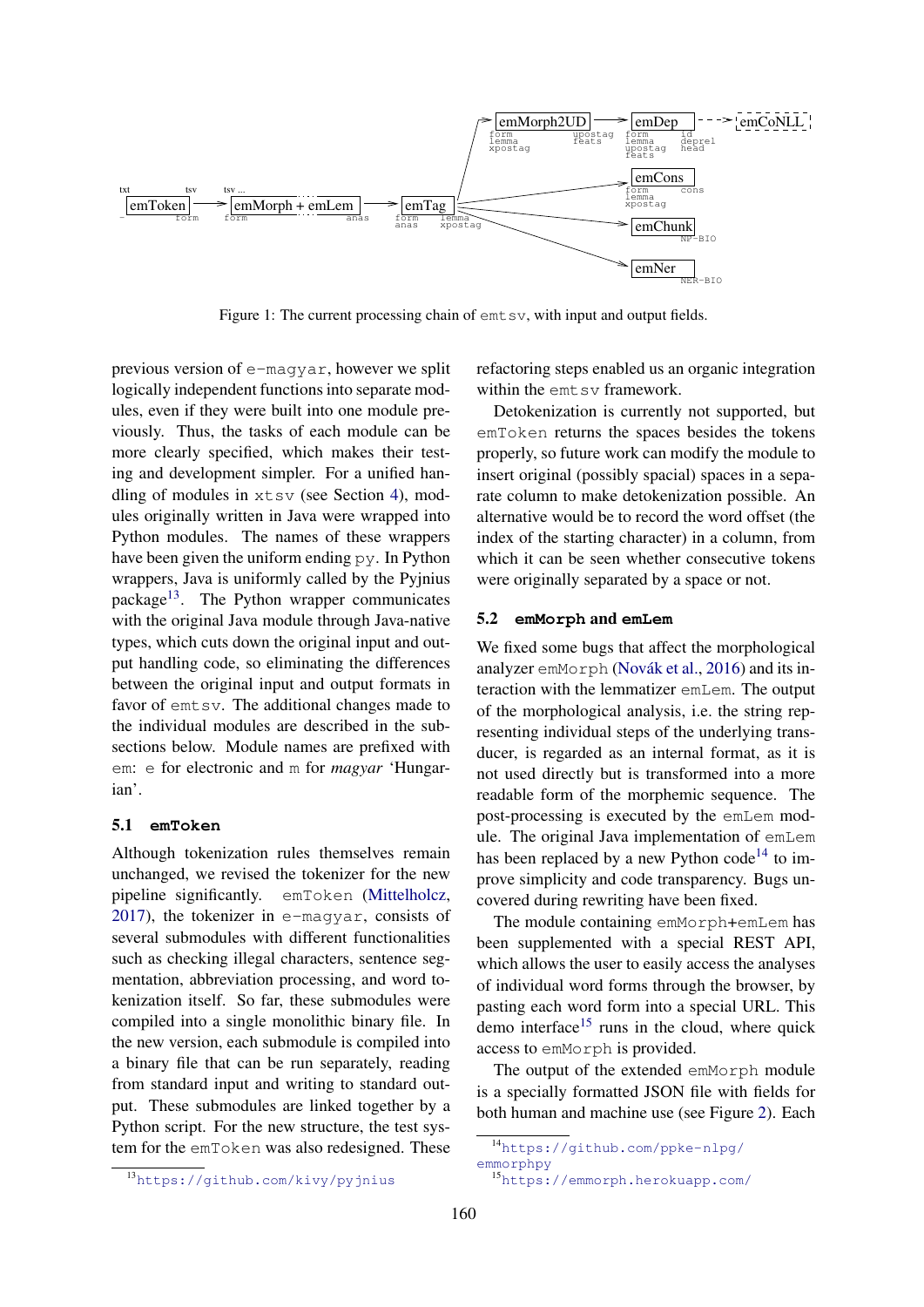```
{
  "bokrot": [
   \left\{ \right.lemma "bokor"
morphana "bokor[/N]=bokr+ot[Acc]=ot"
readable "bokor[/N]=bokr + ot[Acc]"
tag "[/N][Acc]"
twolevel "b:b o:o k:k :o r:r :[/N] o:o t:t :[Acc]"
   },
    ...
  \, \, \,}
```
Figure 2: An example of the JSON output of the morphological analyzer and the lemmatizer. The example *bokrot* is the accusative form of the epenthetic stem *bok(o)r* 'bush'.

analysis contains four fields: the lemma; the morphemic sequence in two formats: one intended for machine use (morphana) and one for human reading (readable); the bare tag of the strict morphosyntactic category without phonologicalorthographic content  $(taq)$ ; and the two-level output of the morphological analyzer (twolevel) for debugging purposes. The readable field omits redundant surface forms, i.e. those that coincide with the deep form. The REST API is capable to return multiple words at once, when called using the HTTP POST method. The advantage of the standard JSON format is that it protects against errors caused by unexpected characters in large corpora. For the sake of fitting into  $\pm s\vee$ , the use of a tab outside the string is prohibited in the generated JSON.

#### 5.3 **emTag**

The emTag POS tagger is based on PurePOS [\(Orosz and Novák,](#page-9-10) [2013\)](#page-9-10). It requires an inconve-nient, non-standard input format<sup>[16](#page-6-1)</sup>, that is exposed to errors caused by unexpected characters. The new format described in Section [3](#page-2-0) makes possible to eliminate errors caused by unexpected characters in large corpora.

Now alternative morphological analyzes can be separately provided for the Java-based PurePOS as native Java data structures with the input text (even from within a Java program). The PurePOS– Python interface contains the add-ons required for emtsv. PurePOS can be used in three ways with the Python interface: alone with pre-analyzed input, with its built-in statistical morphological analyzer, or using the emMorph+emLem rule-based morphological analyzer.

#### 5.4 **emChunk** and **emNER**

The configuration of the HunTag3 [\(Endrédy and](#page-9-11) [Indig,](#page-9-11) [2015\)](#page-9-11) sequential tagger, which served as the basis of the xtsv framework, has been slightly modified to meet the requirements of the new emtsv format: features are now reached by column names not by column numbers. In addition, HunTag3 has undergone a number of internal transformations, resulting in the standardized management of the input and output formats, completely separate from the rest of the computation.

#### <span id="page-6-5"></span>5.5 **emMorph2UD**

The original converter (DepTool), that converted the output of emTag to linearized attribute–value pairs for the emDep dependency parser (see Section [5.6\)](#page-6-2) is replaced by emMorph2UD, a new converter. There are two main reasons for this improvement. Firstly, looking more closely at DepTool, it turned out that it did not handle certain morphological features: the content of the input morphological tags were often lost. Secondly, the tags generated by DepTool had a specific format that could be used only within the toolchain between the two modules.

As UD is a cross-linguistically consistent grammatical annotation scheme, it is reasonable to provide the output in that formalism beside the tags of emMorph. Therefore, emMorph2UD converts the morphological tags emitted by emTag to  $UD<sup>17</sup>$  $UD<sup>17</sup>$  $UD<sup>17</sup>$ . Formerly in e-magyar, the model behind emDep was trained on POS tags and morphosyntactic features converted by DepTool. Consequently, the model had to be replaced with one trained on Szeged Treebank with UD tags [\(Vincze](#page-10-2) [et al.,](#page-10-2) [2017\)](#page-10-2).

The emMorph2UD module can be used both for inter-modular communication in emtsv between emTag and emDep using the formalism of UD, and as an output format with UD morphological tags. For a detailed description and precise evaluation of  $emMorph2UD$ <sup>[18](#page-6-4)</sup>, see [Vadász and Simon](#page-9-12) [\(2019\)](#page-9-12).

#### <span id="page-6-2"></span>5.6 **emDep** and **emCons**

We also detached the Bohnet dependency parser [\(Bohnet and Nivre,](#page-8-2) [2012\)](#page-8-2) and the Berkeley con-

<span id="page-6-1"></span><sup>16</sup><https://github.com/ppke-nlpg/purepos>

<span id="page-6-3"></span> $17$ Only UD version 1 has been elaborated for Hungarian, therefore here we mean UDv1 under UD.

<span id="page-6-4"></span><sup>&</sup>lt;sup>18</sup>For an exhaustive description of annotation schemes for Hungarian morphology with converters, see [https:](https://github.com/dlt-rilmta/panmorph) [//github.com/dlt-rilmta/panmorph](https://github.com/dlt-rilmta/panmorph).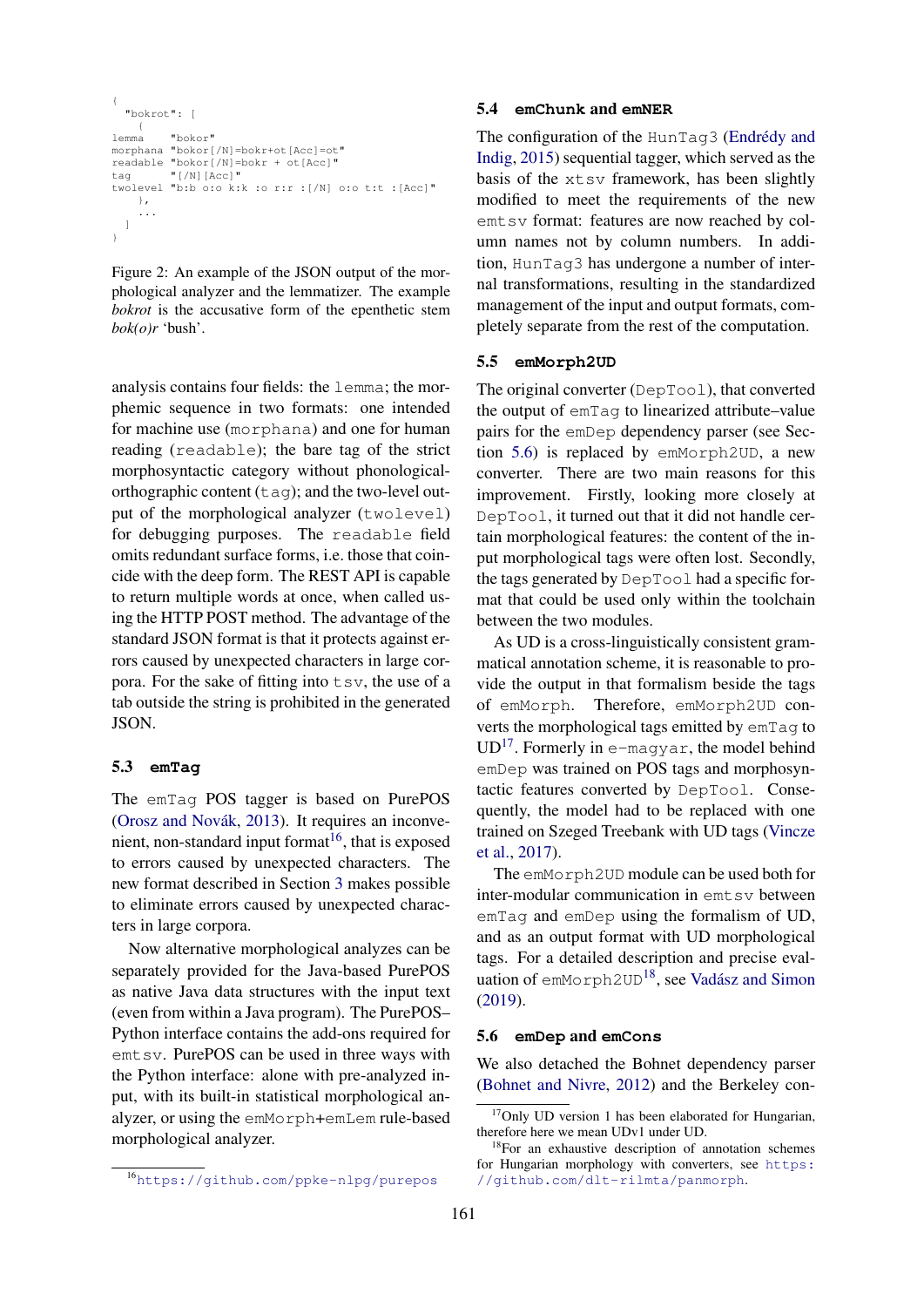stituent parser [\(Durrett and Klein,](#page-8-3) [2015\)](#page-8-3) from Magyarlánc 3.0, so the parsers now work with a smaller resource footprint. The model of emDep has been replaced (see Section [5.5\)](#page-6-5): its input is now the set of POS tags and morphological attribute–value pairs, converted from the output of emMorph to conform the UD annotation scheme. The output of emDep, i.e. the syntactical annotation, did not change.

### 5.7 **emCoNLL**

To satify the need of a standard well-proven format, the output can be converted to the CoNLL-U format with the help of the module emCoNLL. By this, the output of emtsv is suitable for tools dealing with CoNLL-U format, such as processing, an-notation or visualizaton tools<sup>[19](#page-7-2)</sup>.

Since the fields UPOS, HEAD and DEPREL are not allowed to be left unspecified in the CoNLL-U format, emCoNLL depends on the dependency parser, thus only the output of emDep can be used as an input of emCoNLL. In addition, CoNLL-U supports only one extra field (MISC) for a further annotation layer, however, there might be several competing modules for that one field (emMorph, emLem, emChunk and emNer). This problem is solved by leaving this extra column empty, thus only mandatory fields are filled during the conversion. This module serves as a good example for splicing a simple and useful additional module to the end of the toolchain.

### <span id="page-7-0"></span>6 Summary

In this article, we introduced emtsv, the new version of the e-magyar language processing pipeline that has undergone a major transformation. emtsv is not only competing, but at several points exceeds its competitors. Its main characteristics are the uniform communication format, the easy interoperability of the modules thanks to this format, the free source code, the loosely coupled modules (open for new modules, be they rulebased or statistic), and the scalability. It can run as service through a REST API, as a pipeline in CLI, or can be integrated into larger systems as a Python library API and available as Docker image as well. Developers can plug in their own modules. Modules can be individually upgraded, compared, rewritten, retrained, or customized. Consequently,

emtsv is now the Hungarian NLP pipeline with the broadest functionality.

# <span id="page-7-1"></span>7 Future Work

Bootstrapping a human-annotated corpus Starting with a large free corpus, we plan to pre-process raw text with emtsv, and improve the output module-by-module by semi-manually correcting the output of the nth module and then passing the improved version to module  $n + 1$ (this could not be done in the former version of e-magyar). Free availability of the corpus used for this process is important in order to that the research community can experiment with new methods by changing tools and data. The process will provide a good opportunity to test the system in detail, to detect errors, and to turn to computational linguistic research proper, i.e. to justify linguistic theories.

Over-tokenizers In the time of pre-trained deep language models (aka contextualized word representations, such as [Peters et al.](#page-9-13) [\(2018\)](#page-9-13)), a system with symbolic inter-modular communication may seem anachronous, but we believe emtsv as a pre-processing tool can help state-of-the-art systems, especially in handling less frequent or out-of-vocabulary words. Our approach belongs to subword-level modelling [\(Botha and Blunsom,](#page-8-4) [2014\)](#page-8-4), specifically the simple but effective engineering solution of splitting rare or unknown words to their components (going against our own xtsv recommendation of no token splitting introduced in Section [3\)](#page-2-0). Though unsupervised statistical segmentation (e.g. Morfessor [\(Creutz](#page-8-5) [and Lagus,](#page-8-5) [2005\)](#page-8-5) or byte-pair encoding [\(Sen](#page-9-14)[nrich et al.,](#page-9-14) [2016\)](#page-9-14)) is widely used, segmentation to meaningful parts [\(Lazaridou et al.,](#page-9-15) [2013;](#page-9-15) [Avraham and Goldberg,](#page-8-6) [2017\)](#page-8-6) offers the exploitation of additional linguistic knowledge. Splitting off inflectional suffixes have already hugely reduced word perplexity [\(Nemeskey,](#page-9-16) [2017\)](#page-9-16). We plan to extend this line of work to compositional compounds, especially noun+noun compounds like *szín-tan* 'color-theory', compositional derivational suffixes e.g. *szeker-estül*, lit. chariotalong.with.one's 'along with one's chariot', and compositional preverbal prefixes e.g. *agyon*-*tápol*, 'over-nurture'. The planned modules can work by assigning probability scores to composition candidates based on gold constructions with similar constituents, where similarity is measured in the

<span id="page-7-2"></span><sup>19</sup>[https://universaldependencies.org/](https://universaldependencies.org/tools.html) [tools.html](https://universaldependencies.org/tools.html)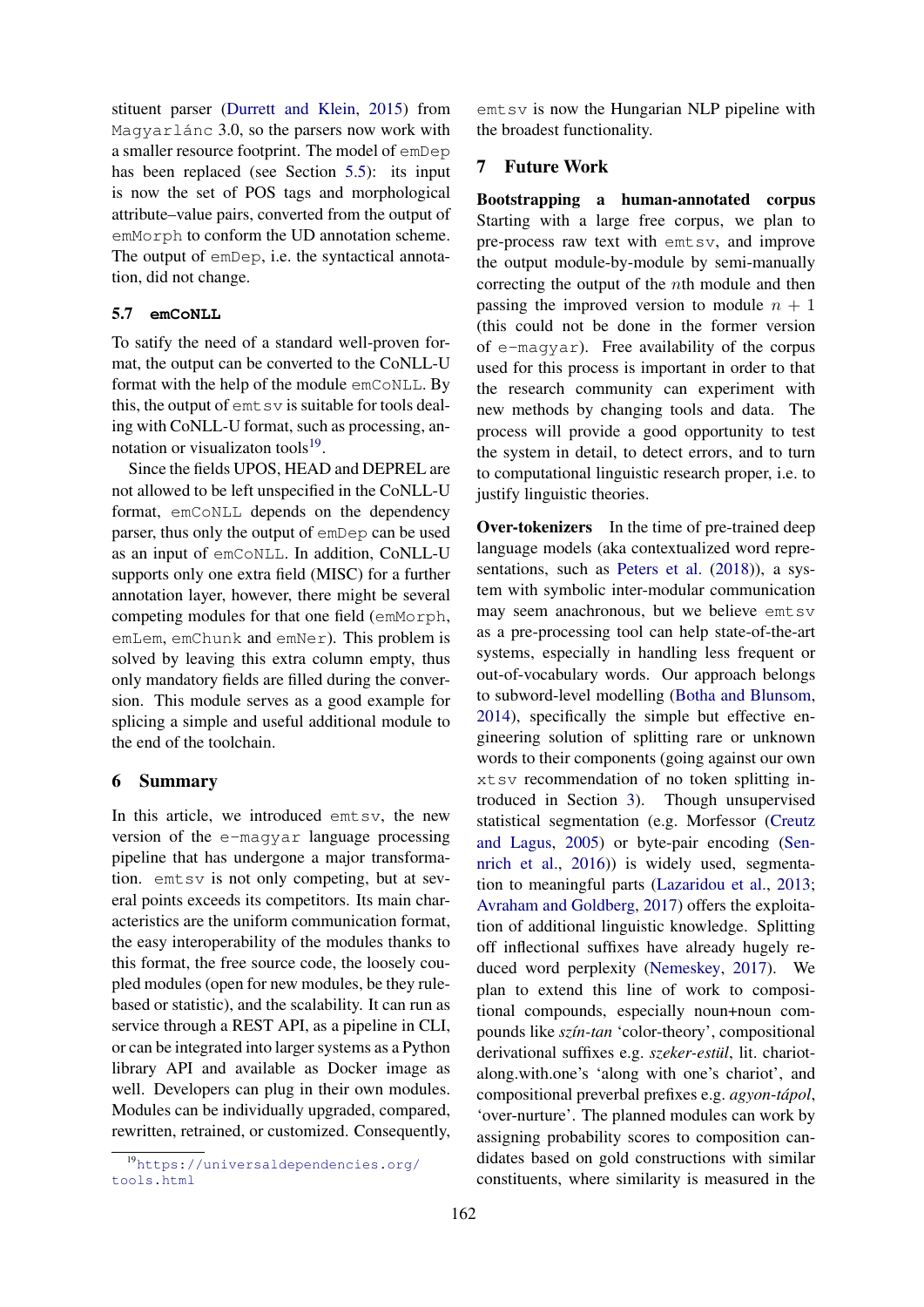word embedding space.

Universal guesser We store all possible morphological analyzes to be able to fine-tune them before disambiguating, but these analyzes apply only for the tokens recognized by the fixed lexicon of the rule-based morphological analyzer (emMorph). These analyzes also lack weights, which is desired by the latter procesing steps. In order to treat each module equally, we plan to create a *Universal guesser module* (harmonised with emMorph) that is able to analyze OOV tokens – with rules or statistical machine-learning – as well and set the appropriate weights for each analyzis (e.g. by using the same training material used by the POS-tagger module (emTag) currently). Stripping out this task from the POStagger – where it currently resides – creates the possibility to fine-tune analyzes for all tokens prior to POS-tagging if needed. Also it enables us to substitute the guesser module – or the POS-tagger – with others (e.g. Morfessor and Lemmy<sup>[20](#page-8-7)</sup>) and find the one with the best performance by testing it in real-life conditions.

Phrases and verb constructions Our plans include creating new modules for emNer trained on texts in different domains, as well as new models for chunking (i.e. annotating all types of phrases in the sentence), and even enhancing emDep based on lessons learned from Mazsola [\(Sass,](#page-9-17) [2008\)](#page-9-17).

Load-balancing Currently, every module runs in one instance. A rather technical follow-up development would be to run bottleneck modules in multiple copies: paralleling increases performance. For example, if the disambiguator processes 10 sentences while the syntactic parser finishes with 2 sentences, then it is worth starting the syntactic parser in 5 instances and process sentences in parallel. This technology is called loadbalancing and it is popular both within the Python and the Docker world.

A multilingual chain The new xtsv framework is actually completely language and module independent. We may create a multilingual analyzer whose pipeline can start with a language identifier. In order to do so, we need modules for other natural languages. It is important for these toolsets not to be monolithic like Magyarlánc, but separated into modules – by their logical role in the pipeline – that can be given to a tsv-wrapper and combined freely in xtsv.

# Acknowledgements

Work supported by the MARCELL project of EU CEF. Márton Makrai was partially supported by project fund 2018-1.2.1-NKP-00008: Exploring the Mathematical Foundations of Artificial Intelligence and National Research, Development and Innovation Office (NKFIH) grant #120145 Recognizing Word Structure with Deep Learning.

### References

- <span id="page-8-6"></span>Oded Avraham and Yoav Goldberg. 2017. [The inter](https://www.aclweb.org/anthology/E17-2067)[play of semantics and morphology in word embed](https://www.aclweb.org/anthology/E17-2067)[dings.](https://www.aclweb.org/anthology/E17-2067) In *Proceedings of the 15th Conference of the European Chapter of the Association for Computational Linguistics: Volume 2, Short Papers*, pages 422–426, Valencia, Spain. Association for Computational Linguistics.
- <span id="page-8-2"></span>Bernd Bohnet and Joakim Nivre. 2012. [A Transition](http://dl.acm.org/citation.cfm?id=2390948.2391114)[based System for Joint Part-of-speech Tagging and](http://dl.acm.org/citation.cfm?id=2390948.2391114) [Labeled Non-projective Dependency Parsing.](http://dl.acm.org/citation.cfm?id=2390948.2391114) In *Proceedings of the 2012 Joint Conference on Empirical Methods in Natural Language Processing and Computational Natural Language Learning*, EMNLP-CoNLL '12, pages 1455–1465, Stroudsburg, PA, USA. Association for Computational Linguistics.
- <span id="page-8-4"></span>Jan A Botha and Phil Blunsom. 2014. Compositional morphology for word representations and language modelling. In *Proceedings of the31st International Conference on Machine Learning*, pages 1899–1907, Beijing, China.
- <span id="page-8-1"></span>Sabine Buchholz and Erwin Marsi. 2006. [CoNLL-X](http://www.aclweb.org/anthology/W/W06/W06-2920) [Shared Task on Multilingual Dependency Parsing.](http://www.aclweb.org/anthology/W/W06/W06-2920) In *Proceedings of the Tenth Conference on Computational Natural Language Learning (CoNLL-X)*, pages 149–164, New York City. Association for Computational Linguistics.
- <span id="page-8-5"></span>Mathias Creutz and Krista Lagus. 2005. Unsupervised morpheme segmentation and morphology induction from text corpora using Morfessor 1.0. Technical Report A81, Helsinki University of Technology.
- <span id="page-8-0"></span>Hamish Cunningham, Diana Maynard, Kalina Bontcheva, Valentin Tablan, Niraj Aswani, Ian Roberts, Genevieve Gorrell, Adam Funk, Angus Roberts, Danica Damljanovic, Thomas Heitz, Mark A. Greenwood, Horacio Saggion, Johann Petrak, Yaoyong Li, and Wim Peters. 2011. *[Text](http://tinyurl.com/gatebook) [Processing with GATE \(Version 6\)](http://tinyurl.com/gatebook)*. GATE (April 15, 2011).
- <span id="page-8-3"></span>Greg Durrett and Dan Klein. 2015. [Neural CRF Pars](https://doi.org/10.3115/v1/P15-1030)[ing.](https://doi.org/10.3115/v1/P15-1030) In *Proceedings of the 53rd Annual Meeting*

<span id="page-8-7"></span><sup>20</sup><https://github.com/sorenlind/lemmy>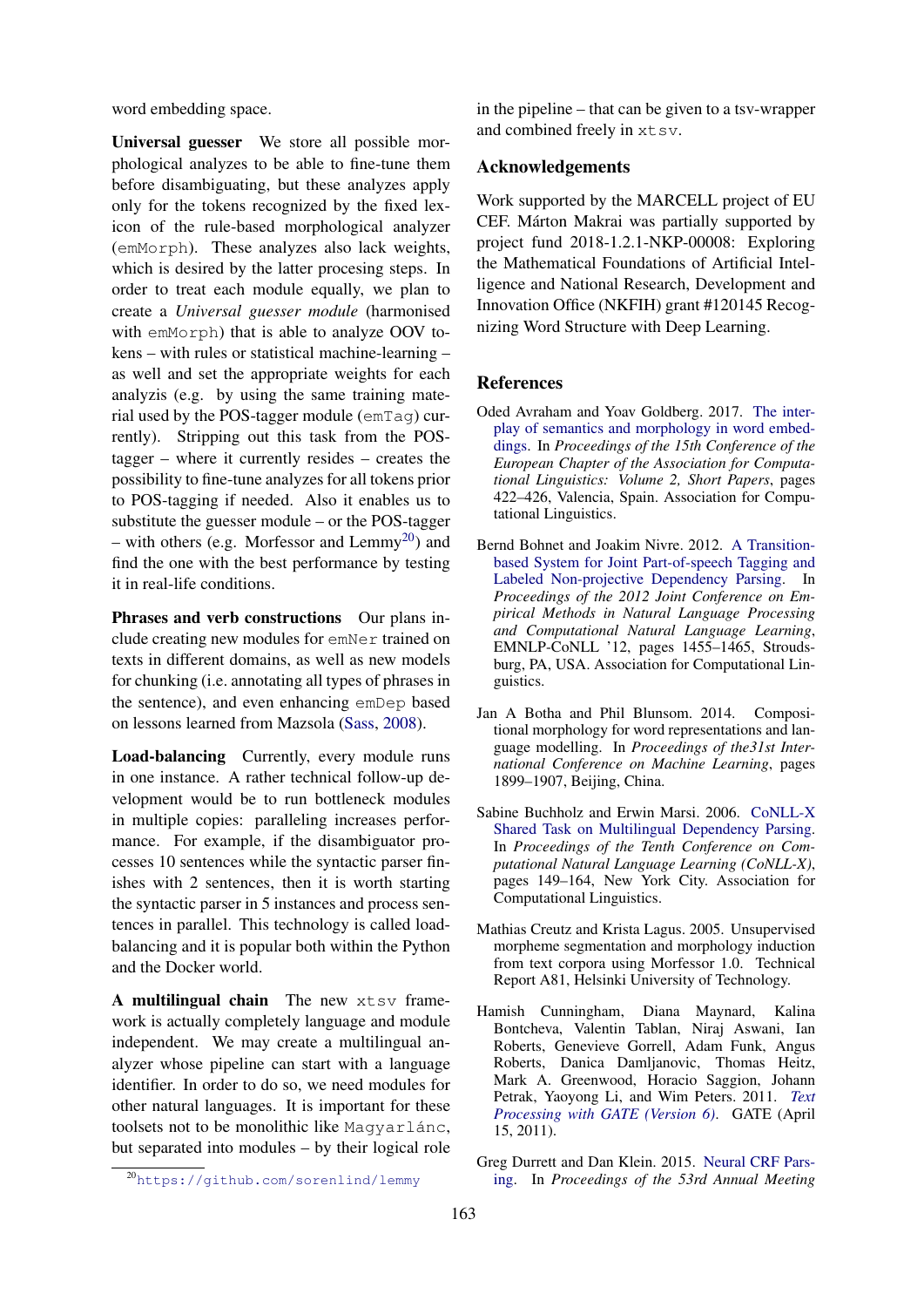*of the Association for Computational Linguistics and the 7th International Joint Conference on Natural Language Processing (Volume 1: Long Papers)*, pages 302–312. Association for Computational Linguistics.

- <span id="page-9-11"></span>István Endrédy and Balázs Indig. 2015. HunTag3: a General-purpose, Modular Sequential Tagger – Chunking Phrases in English and Maximal NPs and NER for Hungarian. In *7th Language & Technology Conference, Human Language Technologies as a Challenge for Computer Science and Linguistics (LTC '15)*, pages 213–218, Poznań, Poland. Poznań: Uniwersytet im. Adama Mickiewicza w Poznaniu.
- <span id="page-9-0"></span>Péter Halácsy, András Kornai, László Németh, András Rung, István Szakadát, and Viktor Trón. 2004. Creating open language resources for Hungarian. In *Proceedings of the Fourth International Conference on Language Resources and Evaluation (LREC 2004)*, pages 203–210. ELRA.
- <span id="page-9-3"></span>Péter Halácsy, András Kornai, Csaba Oravecz, Viktor Trón, and Dániel Varga. 2006. [Using a morpho](http://www.lrec-conf.org/proceedings/lrec2006/pdf/488_pdf.pdf)[logical analyzer in high precision POS tagging of](http://www.lrec-conf.org/proceedings/lrec2006/pdf/488_pdf.pdf) [Hungarian.](http://www.lrec-conf.org/proceedings/lrec2006/pdf/488_pdf.pdf) In *Proceedings of the Fifth International Conference on Language Resources and Evaluation (LREC'06)*, Genoa, Italy. European Language Resources Association (ELRA).
- <span id="page-9-15"></span>Angeliki Lazaridou, Marco Marelli, Roberto Zamparelli, and Marco Baroni. 2013. [Compositionally de](https://www.aclweb.org/anthology/P13-1149)[rived representations of morphologically complex](https://www.aclweb.org/anthology/P13-1149) [words in distributional semantics.](https://www.aclweb.org/anthology/P13-1149) In *Proceedings of the 51st Annual Meeting of the Association for Computational Linguistics (Volume 1: Long Papers)*, pages 1517–1526, Sofia, Bulgaria. Association for Computational Linguistics.
- <span id="page-9-8"></span>Iván Mittelholcz. 2017. emToken: Unicode-képes tokenizáló magyar nyelvre [Unicode-able tokenizer for Hungarian]. In *XIII. Magyar Számítógépes Nyelvészeti Konferencia [13th Conference on Hungarian Computational Linguistics]*, pages 61–69, Szeged.
- <span id="page-9-16"></span>Dávid Márk Nemeskey. 2017. emLam – a Hungarian Language Modeling baseline. In *XIII. Magyar Számítógépes Nyelvészeti Konferencia [13th Conference on Hungarian Computational Linguistics]*, pages 91–102, Szeged.
- <span id="page-9-9"></span>Attila Novák, Borbála Siklósi, and Csaba Oravecz. 2016. A New Integrated Open-source Morphological Analyzer for Hungarian. In *Proceedings of the Tenth International Conference on Language Resources and Evaluation (LREC 2016)*, Paris, France. European Language Resources Association (ELRA).
- <span id="page-9-1"></span>Csaba Oravecz, Tamás Váradi, and Bálint Sass. 2014. [The Hungarian Gigaword Corpus.](http://www.aclweb.org/anthology/L14-1536) In *Proceedings of the Ninth International Conference on Language Resources and Evaluation (LREC-2014)*. European Language Resources Association (ELRA).
- <span id="page-9-10"></span>György Orosz and Attila Novák. 2013. [PurePos 2.0: a](http://www.aclweb.org/anthology/R13-1071) [Hybrid Tool for Morphological Disambiguation.](http://www.aclweb.org/anthology/R13-1071) In *Proceedings of the International Conference Recent Advances in Natural Language Processing RANLP 2013*, pages 539–545, Hissar, Bulgaria. INCOMA Ltd. Shoumen, BULGARIA.
- <span id="page-9-13"></span>Matthew Peters, Mark Neumann, Mohit Iyyer, Matt Gardner, Christopher Clark, Kenton Lee, and Luke Zettlemoyer. 2018. [Deep contextualized word repre](https://doi.org/10.18653/v1/N18-1202)[sentations.](https://doi.org/10.18653/v1/N18-1202) In *Proceedings of the 2018 Conference of the North American Chapter of the Association for Computational Linguistics: Human Language Technologies, Volume 1 (Long Papers)*, pages 2227– 2237. Association for Computational Linguistics.
- <span id="page-9-5"></span>Gábor Recski and Dániel Varga. 2009. A Hungarian NP Chunker. *The Odd Yearbook. ELTE SEAS Undergraduate Papers in Linguistics*, pages 87–93.
- <span id="page-9-17"></span>Bálint Sass. 2008. The verb argument browser. In *Text, Speech and Dialogue*, pages 187–192, Berlin, Heidelberg. Springer Berlin Heidelberg.
- <span id="page-9-7"></span>Bálint Sass, Márton Miháltz, and Péter Kundráth. 2017. Az e-magyar rendszer GATE környezetbe integrált magyar szövegfeldolgozó eszközlánca [The emagyar Hungarian text processing system embedded into the GATE framework]. In *XIII. Magyar Számítógépes Nyelvészeti Konferencia [13th Conference on Hungarian Computational Linguistics]*, pages 79–90.
- <span id="page-9-14"></span>Rico Sennrich, Barry Haddow, and Alexandra Birch. 2016. [Neural machine translation of rare words](https://doi.org/10.18653/v1/P16-1162) [with subword units.](https://doi.org/10.18653/v1/P16-1162) In *Proceedings of the 54th Annual Meeting of the Association for Computational Linguistics (Volume 1: Long Papers)*, pages 1715– 1725, Berlin, Germany. Association for Computational Linguistics.
- <span id="page-9-6"></span>Milan Straka and Jana Straková. 2017. [Tokenizing,](http://www.aclweb.org/anthology/K/K17/K17-3009.pdf) [POS Tagging, Lemmatizing and Parsing UD 2.0](http://www.aclweb.org/anthology/K/K17/K17-3009.pdf) [with UDPipe.](http://www.aclweb.org/anthology/K/K17/K17-3009.pdf) In *Proceedings of the CoNLL 2017 Shared Task: Multilingual Parsing from Raw Text to Universal Dependencies*, pages 88–99, Vancouver, Canada. Association for Computational Linguistics.
- <span id="page-9-2"></span>Viktor Trón, György Gyepesi, Péter Halácsky, András Kornai, László Németh, and Dániel Varga. 2005. Hunmorph: Open source word analysis. In *Proceedings of the ACL Workshop on Software*, pages 77–85. Association for Computational Linguistics, Ann Arbor, Michigan.
- <span id="page-9-12"></span>Noémi Vadász and Eszter Simon. 2019. Konverterek magyar morfológiai címkekészletek között. [Converters between Hungarian Morphological Tagsets]. In *XV. Magyar Számítógépes Nyelvészeti Konferencia [15th Conference on Hungarian Computational Linguistics]*, pages 99–111, Szeged.
- <span id="page-9-4"></span>Dániel Varga and Eszter Simon. 2007. Hungarian named entity recognition with a maximum entropy approach. *Acta Cybernetica*, 18:293–301.